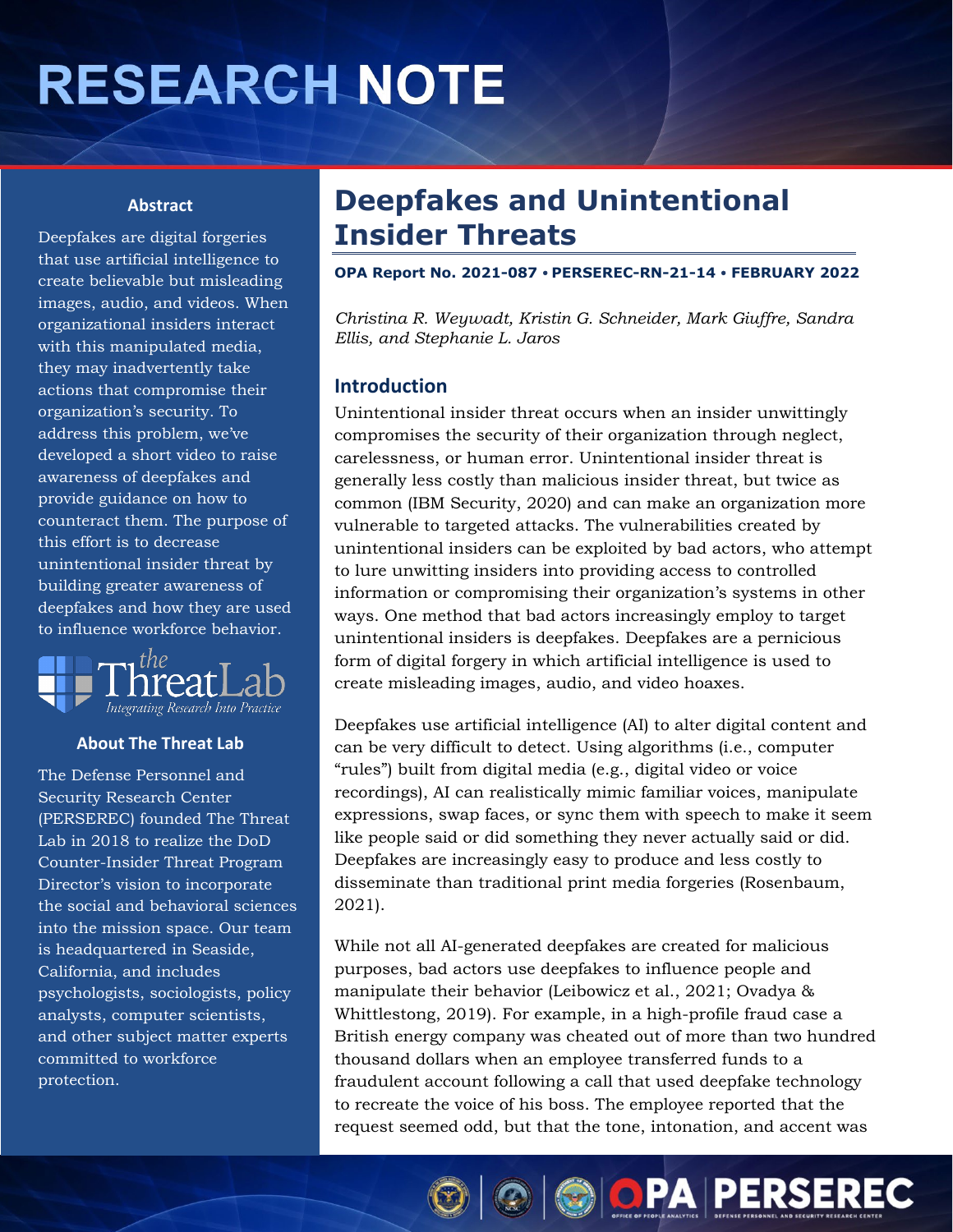so realistic that they complied with the request without verifying it (Institute for the Future, 2020). In cases like this, deepfakes have been used to steal data, personally identifiable information (PII), intellectual property, and money, bringing devastating losses of integrity, intellectual property, and State secrets, as well as posing risks to infrastructure. Deepfakes can also contribute to the spread of disinformation and misinformation (e.g., COVID-19, election fraud), destabilize communities, and undermine people's confidence in the information they consume, making these forgeries a threat at every level of society.

Current DoD cyber security training already addresses some forms of digital deception, such as phishing, a practice in which bad actors use manipulated email addresses to fool recipients into communicating with an impostor. But expanding this training to educate the general workforce on the emerging threat from deepfakes could help improve organizational security and protect against insider threats (University of Maryland, Applied Research Laboratory for Intelligence and Security, 2020). The rapid advancement of deepfake technology will quickly outpace prevention efforts that encourage the use of perceptual indicators to identify deepfakes (e.g., distortions or misspellings). Raising awareness of this form of digital forgery in a broader sense will encourage people to protect themselves using critical thinking and healthy skepticism. If employees understand how bad actors can use deepfakes to manipulate and lead them into unintentional actions that harm their organization, then they can better protect themselves and their organization from this vulnerability.

The National Insider Threat Task Force (NITTF) and the Office of the Under Secretary of Defense for Intelligence & Security (OUSD[I&S]) tasked The Threat Lab, a division of the Defense Personnel and Security Research Center (PERSEREC), to raise awareness of unintentional insider threats through an informational video. This Research Note describes the process we used to identify a topic for the video that would highlight how technology can be used to manipulate insiders, how insiders can counteract this threat, and the process we used to develop the video.

#### **Content Development and Design**

We began the video development process by identifying and reviewing the existing research literature on unintentional insider threat. The research team selected emerging threats related to social engineering, with deepfakes as the primary focus. The review included a search of databases including Google, Google Scholar, and ProQuest for published literature. We reviewed identified books, reports, scholarly articles, conference papers, theses and dissertations, government publications, magazine articles, blog postings, and online materials. The review focused on unintentional insider threats and risks related to social engineering including definitions of and motivations for creating deepfakes, descriptions of different types of deepfakes, the relationship of deepfakes to unintentional insider threat, and the future of deepfakes.

#### **Content Development**

To identify the primary message of our video, we met with Subject Matter Experts (SMEs) from the Cybersecurity and Infrastructure Security Agency (CISA) to discuss emerging forms of socially engineered messaging that affect organizational security by increasing the risk of unintentional insider threats. The discussion confirmed our approach to focus the video on the future of manipulated media and countering this emerging threat. In particular, we discussed and opted to focus on the emerging threat of deepfakes, a form of digitally altered media that uses artificial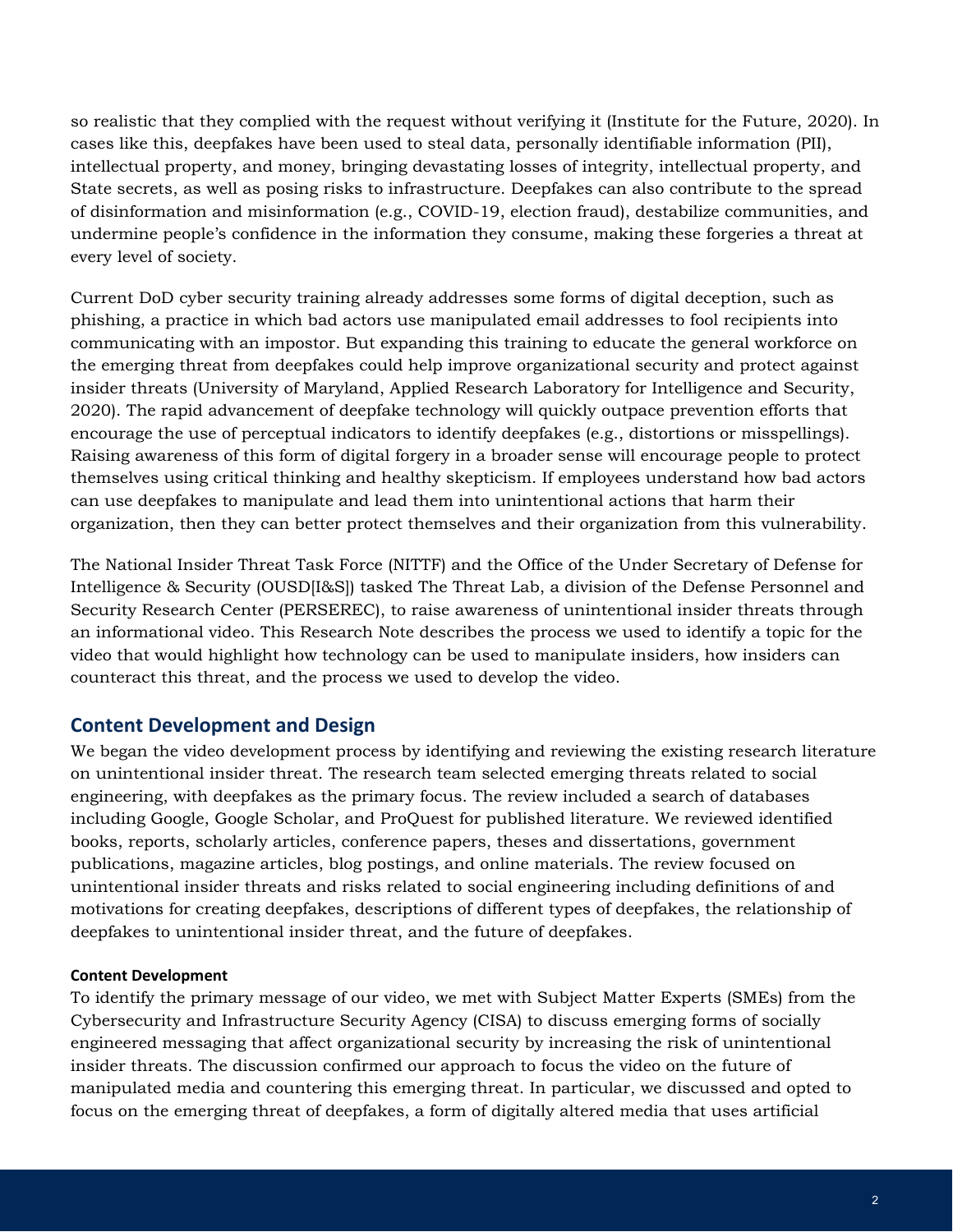intelligence to create believable messaging engineered to encourage people to provide access to information or systems they would otherwise protect.

We developed the video content for a general and diverse population who may be familiar with altered media, but may not understand how advancements in altered media increase their risk of becoming an insider threat. We designed the video content to address five key concepts:

- 1) Media is not necessarily an accurate portrayal of reality; it can be enhanced, modified, and manipulated;
- 2) Enhancement, modification, and manipulation of media is evolving due to advancements in artificial intelligence (AI);
- 3) Deepfakes are an example of how AI can be used to modify media to generate visual and audio content with a high potential to deceive others;
- 4) Deepfake technology can be used for harmless fun or as tool for deception that can mislead people; and
- 5) There are ways people can protect themselves and others from being misled by deepfakes.

#### **Look and Feel**

We begin the video with an upbeat introduction to establish a personal connection with the viewer, followed by examples of digitally enhanced media that are harmless and humorous (see Figure 1). The video progresses to explain how the same methods of digital enhancement can be used for

malicious and active deception. The video reminds viewers that, as the technology behind deepfakes continues to advance, identifying them via technological safeguards will be insufficient and it is our responsibility to practice vigilance and take a critical stance to prevent the spread of misinformation. The video concludes by focusing on the human solution, and how we can improve security by improving how people *think* about security.



### *Figure 1: Face Swap Technology Used for Harmless Fun* **Overall Message and Distribution**

The overall message of the video is that

deepfakes threaten to become an increasingly destructive political and social force. Although technical methods to detect manipulation in photos and videos are advancing, they still fall short. Empowering the workforce to protect itself from misinformation and disinformation is essential to combat this emerging threat. Included in the video are a list of resources (See Figure 2) people can use to learn more about protecting themselves and others from deepfakes. Included in these resources are general recommendations that encourage people to be: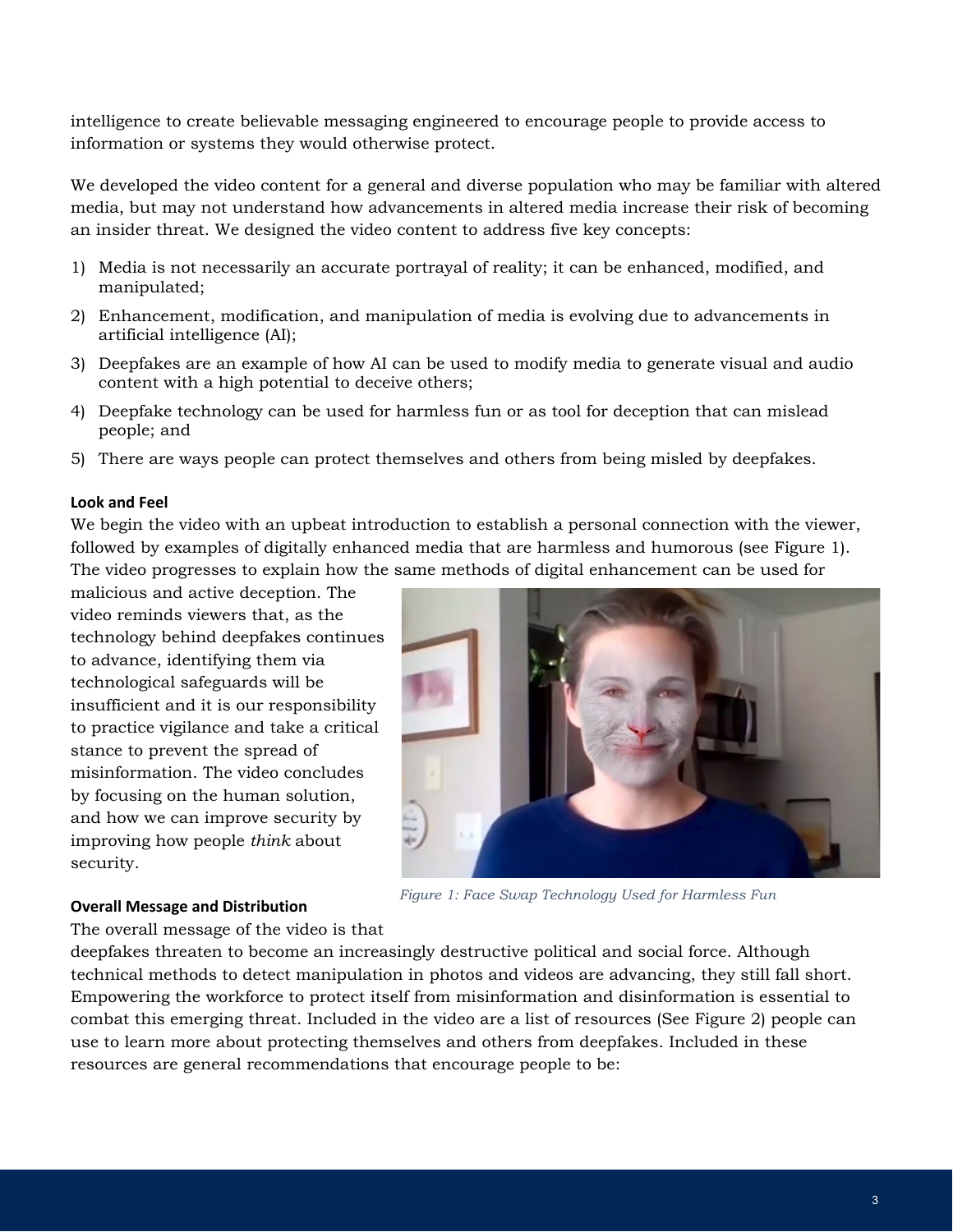- 1) Aware of advancing technologies that make it difficult to identify when media has been enhanced or altered;
- 2) Skeptical and to increase their critical awareness without provoking cynicism or distrust in media generally;
- 3) Proactive by engaging selectively with trusted media outlets and avoiding media that does not provide details about the context or origin of the message; and
- 4) Mindful of how their actions and choices can contribute to the spread of misinformation and disinformation.



*Figure 2: List of Resources Provided in the Video*

As part of the development process, members of CISA reviewed and approved our key concepts and ensured our messaging aligned with the general principles promoted by their STOP.THINK.CONNECT© campaign.

A link to the final video [\(https://vimeo.com/602102971/f1f1012cf5\)](https://vimeo.com/602102971/f1f1012cf5) will be posted on the CDSE website. The link will be disseminated to insider threat program leaders and members of The Threat Lab distribution list, it could also be re-distributed as part of National Insider Threat Awareness Month. We recommend that this video be used to supplement current DoD cyber security training to help the DoD workforce keep a forward focus on the type of emerging threats that could be used to target them.

#### **Future Research**

We hope this effort will encourage future work to control the spread of misinformation and disinformation. This goal can be advanced through efforts to increase media literacy in the general public and Federal workforce, and to develop tools and techniques that can mitigate the risk posed by deepfakes and other deceptive media.